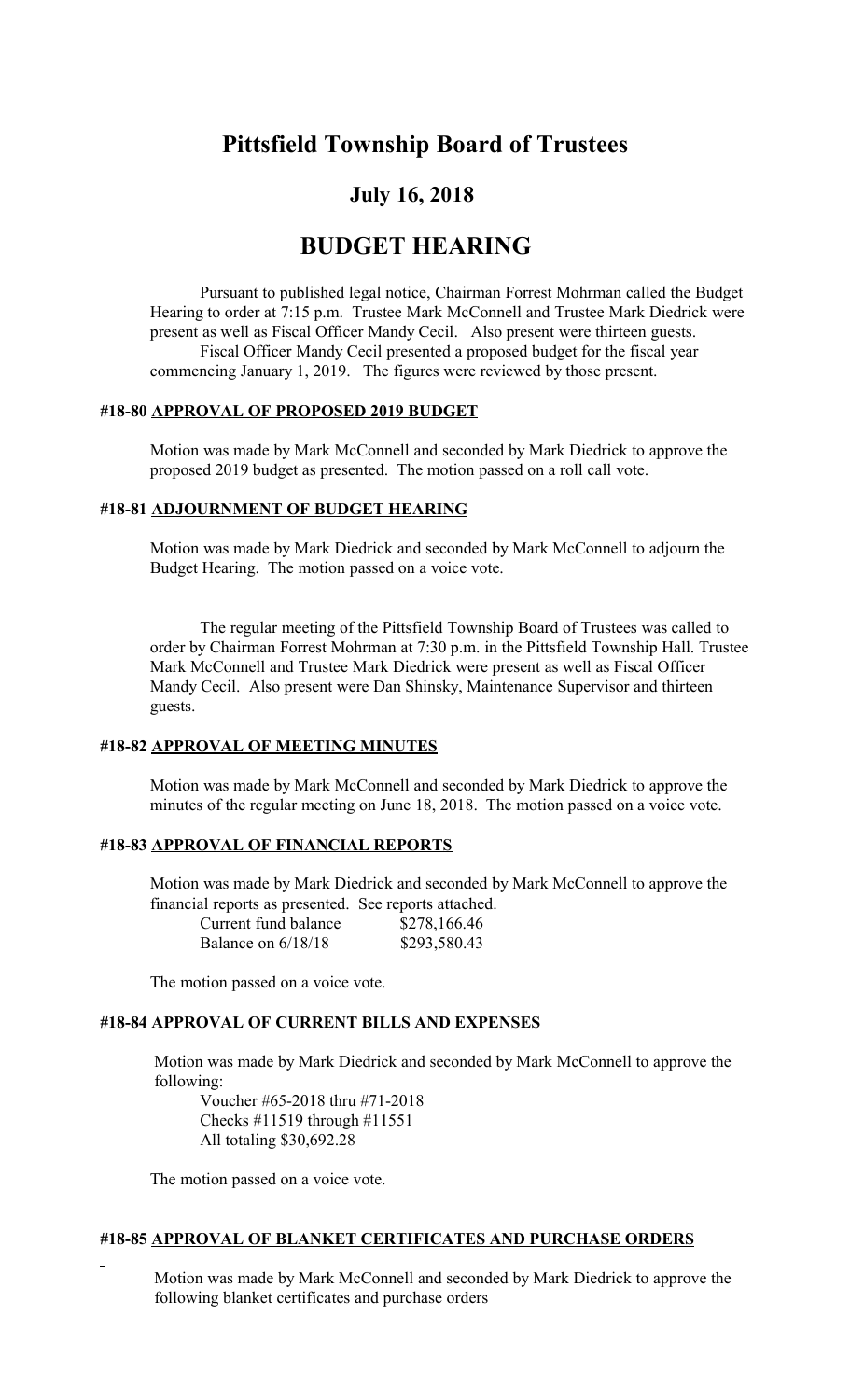Blanket Certificates #17-2018 thru #22-2018 See attached listing PO# 61-2018 thru #74-2018 See attached listing The motion passed on a voice vote.

#### **MEETING REPORTS**

 Lauren Burgess for Southern Lorain County Office of Aging asked Township for assistance with the current Meals on Wheels program they offer to residents.

## **#18-86 APPROVAL TO DO PO FOR ASSISTING SOUTHERN LORAIN COUNTY OFFICE OF AGING WITH MEALS ON WHEELS PROGRAM JULY 1ST THRU DECEMBER 31ST DONATING \$1,350.00**

Motion was made by Mark Diedrick and seconded by Mark McConnell to do PO assisting Southern Lorain County Office of Aging with Meals on Wheels program July 1<sup>st</sup> thru December  $31<sup>st</sup>$  donating \$1,350.00. The motion passed on a voice vote.

Deputy Scoll gave Sheriff's report for the Township and reminded residents to continue to report suspicious activity and warned of current telephone scams.

Stormwater – Mark McConnell reported no meeting but has question on ditch project and is waiting for a return phone call.

WFD – July 3 – Mark Diedrick reported reviewed budget and approved. Talked to lenders and considering funding out of their own budget versus going thru a bank. They had twelve runs to Pittsfield last month.

RLCWA – July 10 – Mark McConnell reported will meet Wednesday July 18, 2018. 60- 70% of meters changed out.

CLCAD – July 12 – Mark McConnell reported Jimmy Ward first official meeting as Ambulance Director. All software in place on vehicles.

Trash Consortium meeting to be held July 24, 2018. April 1, 2019 to have either new contract in place or a new supplier.

#### **OLD BUSINESS** –

Electric service from old Township garage got unhooked by semi so LMRE disconnected, Burgess Electric to run electric underground to park pavilion. Township garage has no electric, water, or gas now.

 Discussion of taking down old salt bin and either putting in dumpsters or burning Dan to talk to fire department but do PO for four dumpsters

## **#18-87 APPROVAL TO ACCEPT THE CONSTRUCTION BID FROM ERIE BLACKTOP FOR THE OPWC HUGHES ROAD RECONSTRUCTION PROJECT AND TO SEND REQUEST TO PROCEED.**

Motion was made by Mark Diedrick and seconded by Mark McConnell to accept the construction bid from Erie Blacktop for the OPWC Hughes Road Reconstruction project and to send request to proceed. The motion passed on a voice vote.

#### **NEW BUSINESS –**

 It was decided to go with the painted mounted letters for the side of the new Maintenance Garage.

#### **#18-88 APPROVAL TO DO PO IN THE AMOUNT OF \$7,000.00 TO RUFF NEON SIGNS FOR SIGN 1 OPTION B FOR MAINTENANCE GARAGE**

 Motion was made by Mark Diedrick and seconded by Mark McConnell to do PO in the amount of \$7,000.00 to Ruff Neon Signs for Sign 1 Option B for maintenance garage.